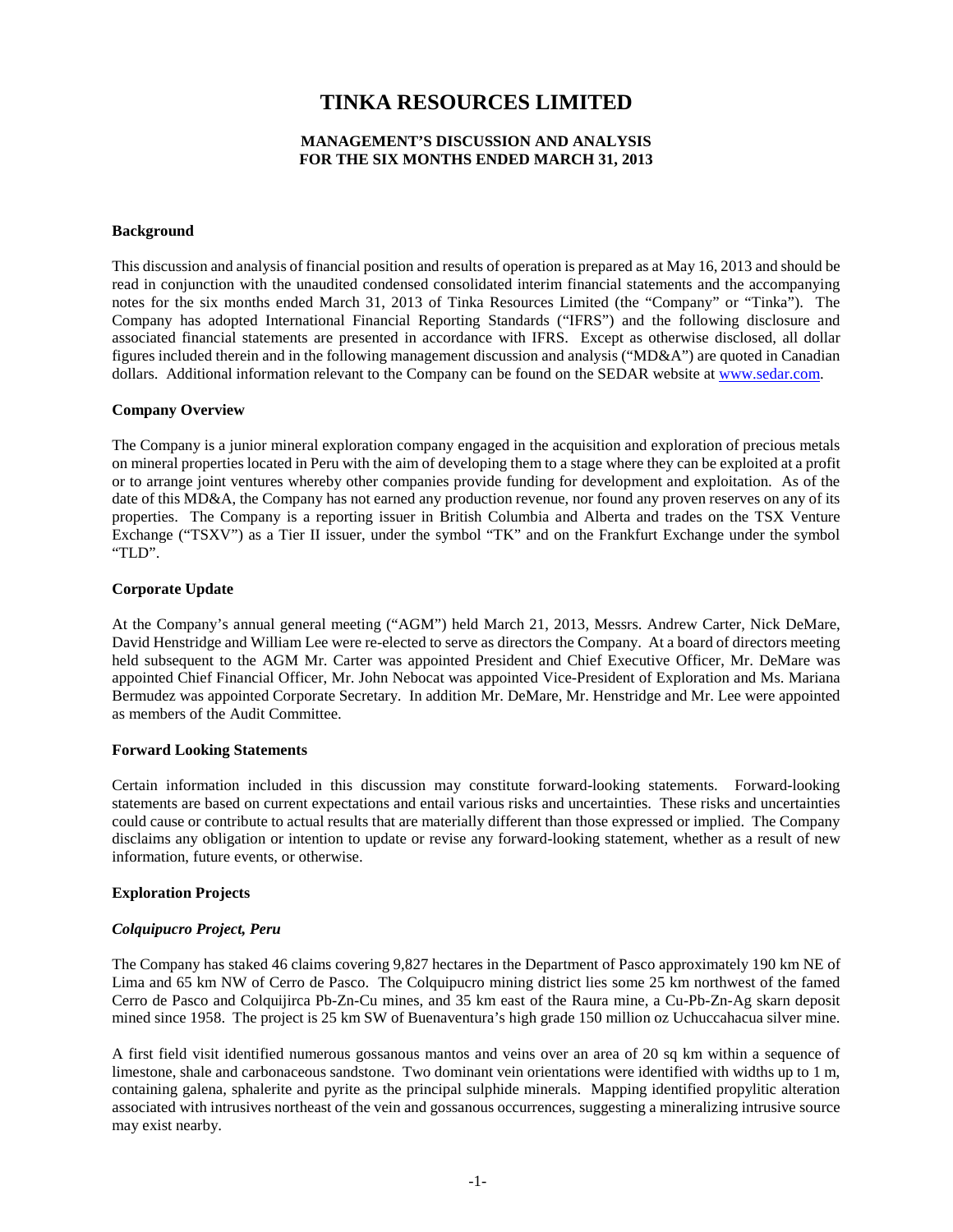Comprehensive exploration followed which included, geochemical surface and underground sampling, geophysical survey and a phase 1 diamond drill program which was completed in October 2007. The results of the program were included in the end of year report.

The Company has identified new areas of surface mineralization at Colquipucro. Two of the new areas, called Colquisur and Ayawilca, lie 1km SE of and from 1.5km and 2km SSE, respectively, from the recently drilled Zone 1 area. A total of 384 soil and rock chip samples were collected from the new areas on a grid covering both areas measuring roughly 1,500 metres by 1,900 metres. Results returned values ranging from trace to 85 g/t silver, trace to 0.39% lead and trace to 4.9% zinc. These geochemically anomalous areas are still open to the east, but geological mapping and soil sampling suggest that the mineralized areas are faulted-off along the western edge of the grid.

The Ayawilca zone is underlain mostly by sandstones and siltstones containing finely disseminated pyrite throughout. Other sulphide minerals have not yet been identified in the matrix of these rocks, but the highly anomalous soil sample results suggest they are there (galena, sphalerite). It is believed that this sequence of east-west structures could be a similar setting to the Zone 1 area just drilled, where faults served as conduits for reprecipitating and enriching the mineralization both along the faults and in intervening fractures.

The Colquisur zone sits in the valley immediately south of Zone 1. There is extensive overburden cover, but preliminary mapping and sampling indicates that it is underlain mostly by the Pucura limestone, host to the lead and zinc mineralization encountered in the deeper parts of some holes at Zone 1.

A third area, known as Colquicocha, of surface mineralization was discovered during the last quarter. This area lies 2 km SE of the recently identified Ayawilca zone and approximately 3.75 km SEof Zone 1 that was drilled during 2007. At Colquicocha, nine channel samples ranging from 1 metre to 3 metres wide were collected from surface outcrops and old workings. Results returned values ranging from trace to 222 g/t silver, trace to 9.10% lead and trace to 8.0% zinc. Two contiguous samples from one underground working, taken perpendicular to the bedding in the sandstone, averaged 136 g/t silver, 5.86% lead and 4.82% zinc. About 300 metres SE from this working, a 3.0 metre wide sample taken from another working along a north-south trending, easterly dipping structure, assayed 146 g/t silver, 8.78% lead and 0.57% zinc.

Also of interest are two other sample sites located during reconnaissance exploration. The first one, about 300 metres south of the centre of the Ayawilca zone, yielded 55 g/t silver and highly anomalous lead over 8 metres, sampled obliquely across the bedding. Previous mapping has identified a NE-trending structure that passes through this site and projects towards some anomalous soil samples, a distance in excess of 400 metres. The other site, located about 1.3 km ENE from here, returned 64 g/t silver and highly anomalous lead and zinc over 15 metres width. This site is described as a "manto" in sandstone which hosts pyrite and iron oxides.

The Colquicocha zone is underlain mostly by sandstones and siltstones containing finely disseminated pyrite throughout. Other sulphide minerals have not yet been identified in the matrix of these rocks, but the highly anomalous soil sample results suggest they are there (galena, sphalerite). It is believed that this sequence of east-west structures could be a similar setting to the Zone 1 area just drilled, where faults served as conduits for reprecipitating and enriching the mineralization both along the faults and in intervening fractures.

The Company completed a grid sampling program and surface exploration to further delineate this new zone. The Company is continuing a grid sampling program and surface exploration to identify further zones.

In April 2008 an independent NI 43-101 report was completed which determined an inferred silver resource of 20.3 million ounces silver with an immediate potential contiguous target.

| Category | Ag Cut-off<br>(g/t) | <b>Tonnes</b> | Avg. Grade<br>Ag(g/t) | <b>Troy Ounces</b><br><b>Ag/Short Ton</b> | <b>Contained</b><br><b>Troy Ounces</b> |  |
|----------|---------------------|---------------|-----------------------|-------------------------------------------|----------------------------------------|--|
| Inferred | 30                  | 5,669,853     | 111.4                 | 3.25                                      | 20,311,120                             |  |

The report recommended an extensive drilling program to further define the existing resource, to test the target north of the resource and to drill some exploration holes at the Zone2/Ayawilca anomaly. A copy of the full report can be viewed on the Company's website [www.tinkaresources.com](http://www.tinkaresources.com/)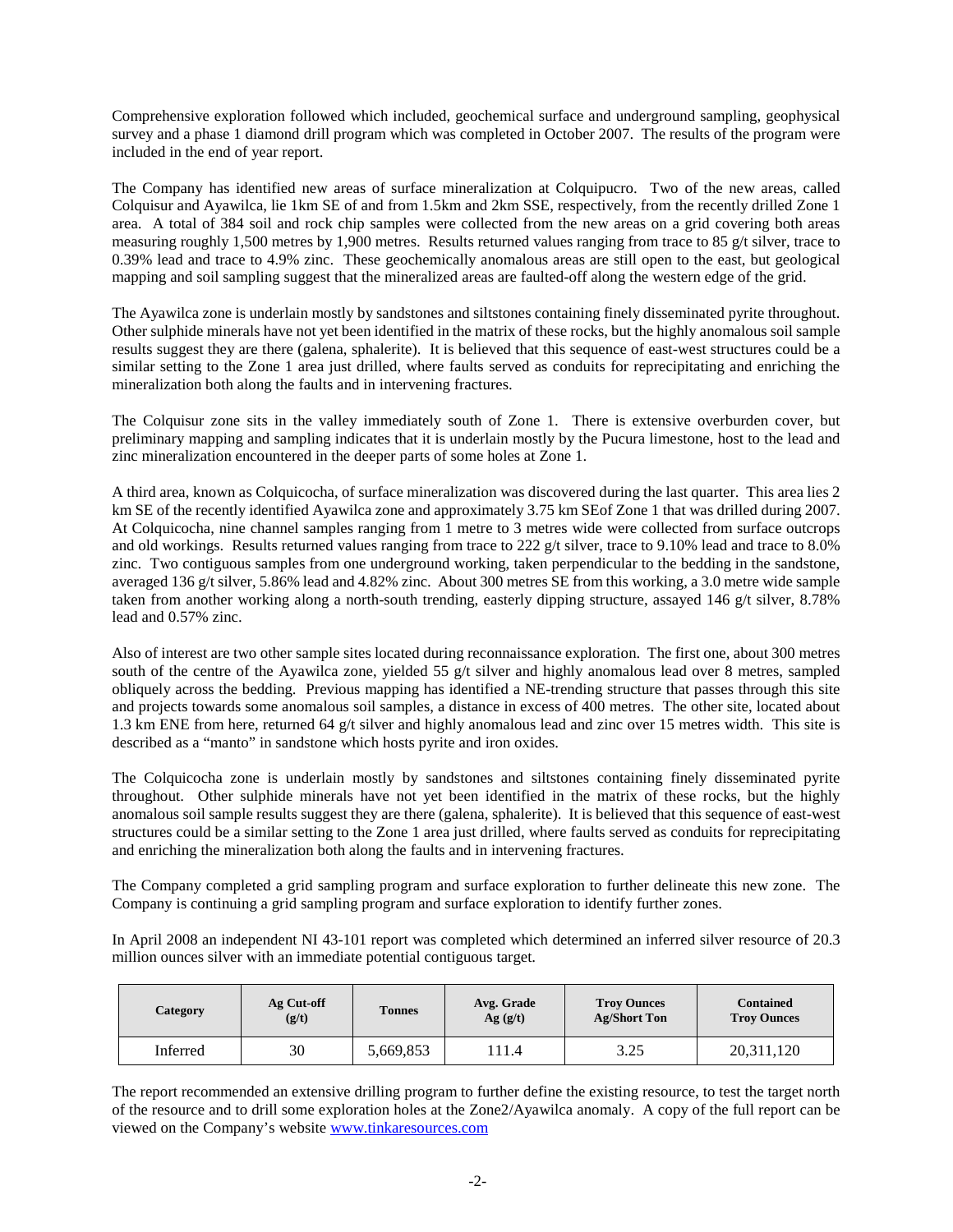During February 2009 a review of the project was undertaken and it concluded that significant silver mineralization at Colquipucro is controlled by the complicated main regional fault and that future exploration must be directed at testing this 12 km long structural trend within the Company's permit area. It recommended a work program prior to drilling consisting of: metallurgical testing of Zone 1 drill core, petrographic analysis, detailed airphoto interpretation on a 1 km corridor of the main thrust fault and detailed follow-up mapping and sampling of the Ayawilca zone and any further targets.

Initial metallurgical test work was undertaken during April 2009 and produced positive results. Highlights from this work include:

- Silver recovery ranged from 90 to 97% with cyanide consumptions of 3.5 to 8.0 kg/t after leaching for 72 hours.
- Silver leaching kinetics was extremely fast for both composites.
- Although reagent consumption was moderate to high the leaching time was extremely rapid, suggesting further test work may allow cyanide consumption to be reduced with only a small loss in recoverable silver.

Test work was completed by Plenge Laboratories in Lima, Peru on two composite samples from the Colquipucro main mineralized zone ("Zone 1"). The samples were composited from 63 samples from two separate sections of pulps taken from diamond drill holes CDD6 and CDD13 that passed through Zone 1. Tests included head grade analysis, gravity separation and cyanidation. The samples were subjected to six conventional bottle roll techniques. Sample head grades averaged 79.7g/t Ag (CDD6) and 132.1g/t Ag (CDD13). Head grades for the metallurgical samples are in the same range as those of the recently calculated NI 43-101 inferred resource of 5.7 Mt at a grade of 111 g/t silver (20.3 Moz silver) at Zone 1.

Following the positive initial metallurgy results, a comprehensive mineralogical study was conducted on concentrates produced from sections of Zone 1 drill holes CDD 6 & CDD 13 at Uppsala University, Uppsala, Sweden using Qualitative X-ray diffraction (XRD) and microprobe analysis. The most common silver mineral identified was a silver-sulphide, very likely argentite or acanthite. A silver sulphosalt of undetermined composition was also noted. Pyrite, arsenopyrite and zircon are common minerals identified in the concentrates.

The information obtained so far, including a recent interpretation done with satellite imagery, indicate that the geological setting at Zone 1 is strongly influenced by structural preparation, particularly by a large, complex fault system that marks the southwest margin of the prospective exploration area.

The exploration area is defined as a zone ranging from 1 km to 2 km in width, bounded by two large northwestsoutheast trending fault systems and underlain by the Pucura limestone and Goyllarisquisga sandstone formations. So far, the Ayawilca zone located 2 km to the south of the known resource, has shown some structural and geochemical similarities to Zone 1. In August, a detailed structural mapping and geological interpretation study was completed by the Company's independent consulting geologists on the Ayawilca zone.

The interpretations and conclusions provided include:

- The structural setting and mineralization found at the Ayawilca zone has a direct correlation with the system found at Zone 1.
- The area, approximately 500m north-south by 200m east-west, defined as prospective for hosting bulk-tonnage silver mineralization at Ayawilca is sufficient for an exploration target equal to or greater than that established at Zone 1. The potential quantity and grade is conceptual in nature, and there has been insufficient exploration to define this target at this time. It is uncertain that drilling will result in further discoveries in this area. The target referred to is based on follow up of currently untested known strike length and down dip potential of the host sandstone.
- Ayawilca is believed to be higher in the Goyllar sandstone stratigraphy; hence, there may be potential for a thicker sequence of mineralization than at Zone 1.
- An eight hole reverse circulation drill program, totalling not less than 1,600m, is recommended as a first phase test of the Ayawilca zone.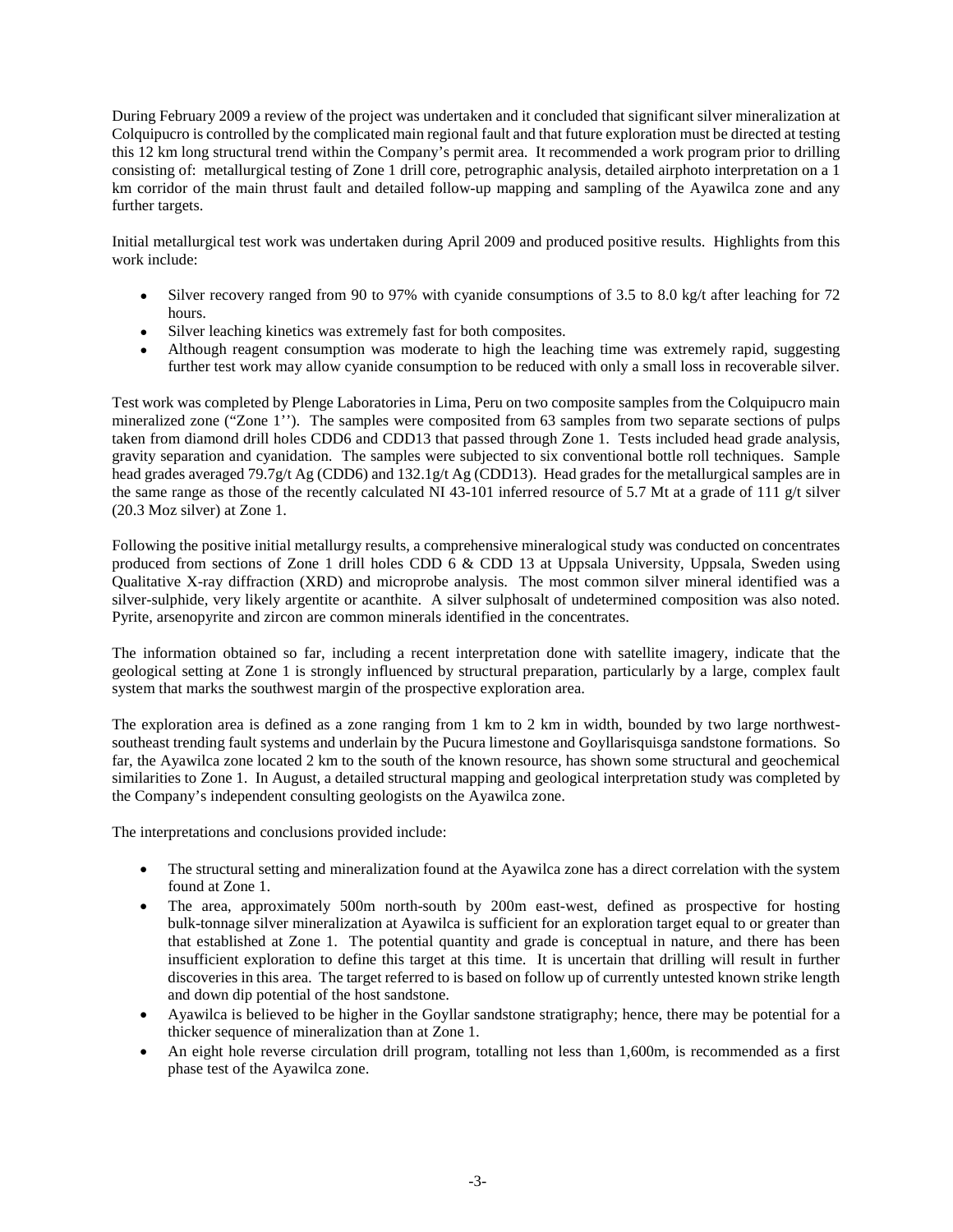# *Zone 1*

In November 2011 the Phase 2 drilling program commenced at Zone 1 to test the northern extension of the resource. Ten holes were completed and the following significant results were recorded:

- 42 m of 165 g/t Ag, 14 m of 160 g/t Ag and 10 m 365 g/t Ag (CDD19)
- 94 m of 92 g/t Ag and 10 m of 299 g/t Ag (CDD21)
- 56 m of 80 g/t Ag and 8 m of 170 g/t Ag (CDD22)
- 58 m of 109 g/t Ag (including 10 m of 198 g/t Ag), 20 m of 100 g/t Ag (CDD23)
- 20 m of 85 g/t Ag (CDD24).

Surface exploration continued and further surface mineralization was identified to the northwest and contiguous to Zone 1. Along one line a contiguous 16 m section averaged just over 20  $g/t$  Ag. This area has been included in a new drill permit application.

In October 2012, an updated NI 43-101 resource estimate was completed increasing the inferred resource to 32.7 million ounces of Ag. Two cut-off levels, 15 g/t Ag and 30 g/t Ag, and a rock density of 2.65 tonnes per cubic metre were used in this estimate. Samples assayed from a total of 25 drill holes, 3 surface trenches and 2 underground workings were used in arriving at this resource estimate.

| Cut-off            | $15$ g/t Ag   | $15$ g/t Ag                | 15 g/t Ag            | $30$ g/t Ag | $30$ g/t Ag                | $30$ g/t Ag   |
|--------------------|---------------|----------------------------|----------------------|-------------|----------------------------|---------------|
| Category           | <b>Tonnes</b> | Average Grade: g/t<br>(oz) | <b>Contained Oz.</b> | Tonnes      | Average Grade: g/t<br>(oz) | Contained Oz. |
| <b>Sandstone</b>   | 8,423,384     | 75.82(2.21)                | 20,532,198           | 5,423,756   | 112.04 (3.27)              | 19,536,758    |
| <b>Lower Units</b> | 5,522,618     | 68.67(2.00)                | 12, 192, 243         | 3,018,155   | 103.42(3.02)               | 10,035,044    |
| Global             | 13,946,002    | 72.98(2.13)                | 32,724,441           | 8,441,911   | 108.95 (3.18)              | 29,571,802    |

A copy of the full report can be viewed on the Company's website [www.tinkaresources.com](http://www.tinkaresources.com/) 

Further metallurgical testing was also undertaken during the year. Composite samples with nominal head grades of 30, 60, 90 and 120 g/t Ag were selected. The bottle roll tests yielded recoveries of up to 84% Ag and the column leach tests up to 71% Ag after 72 hours. The preliminary bottle roll tests conducted in 2009 were done on two sets of drill core samples using significantly higher cyanide concentrations; these yielded recoveries of up to 90% and 97% Ag after 72 hours.

In December 2012 the Company signed an agreement with the Pillao community, providing surface access for the Colquipucro project, west-central Peru. The agreement grants the Company access for all exploration activities, including drilling, for the next thirty months.

Drilling resumed at Colquipucro during the second week of January 2013. Drilling will consist of approximately 20 in-fill holes at Zone 1 with the objective of both increasing the silver resources and upgrading the resource classification from the *inferred* to *indicated* category. As at March 31, 2013, eight holes have been completed with results from six of them pending. The best intercepts from the first two holes included 18.7 m of 165 g/t Ag (including 8 m of 298 g/t Ag) and 12 m of 3.34% Zn, and 8 m of 206.3 g/t Ag. Drilling is continuing at Colquipucro.

# *Ayawilca*

In August 2010 an induced polarization ("IP") survey was undertaken over Ayawilca. The pole-dipole survey consisted of 8 lines totaling 14.1 km and was contiguous with IP survey performed over Zone 1 in 2007. The inversion model of the IP data produced a target underlying Ayawilca trending east-southeast for 600 metres and plunging gently to the east; this model fits the observed surface mineralization and pattern of faulting mapping east of Ayawilca and will be the target area for the eight reverse drill holes. During this time the Company also finalized an agreement with the local community for all ongoing exploration which was lodged with the authorities.

During the first week of February 2011 the Company was granted modification to the existing 50 hole diamond drill permit, for a further eight holes to test the Ayawilca. The first of two holes to test the eastern side of Ayawilca was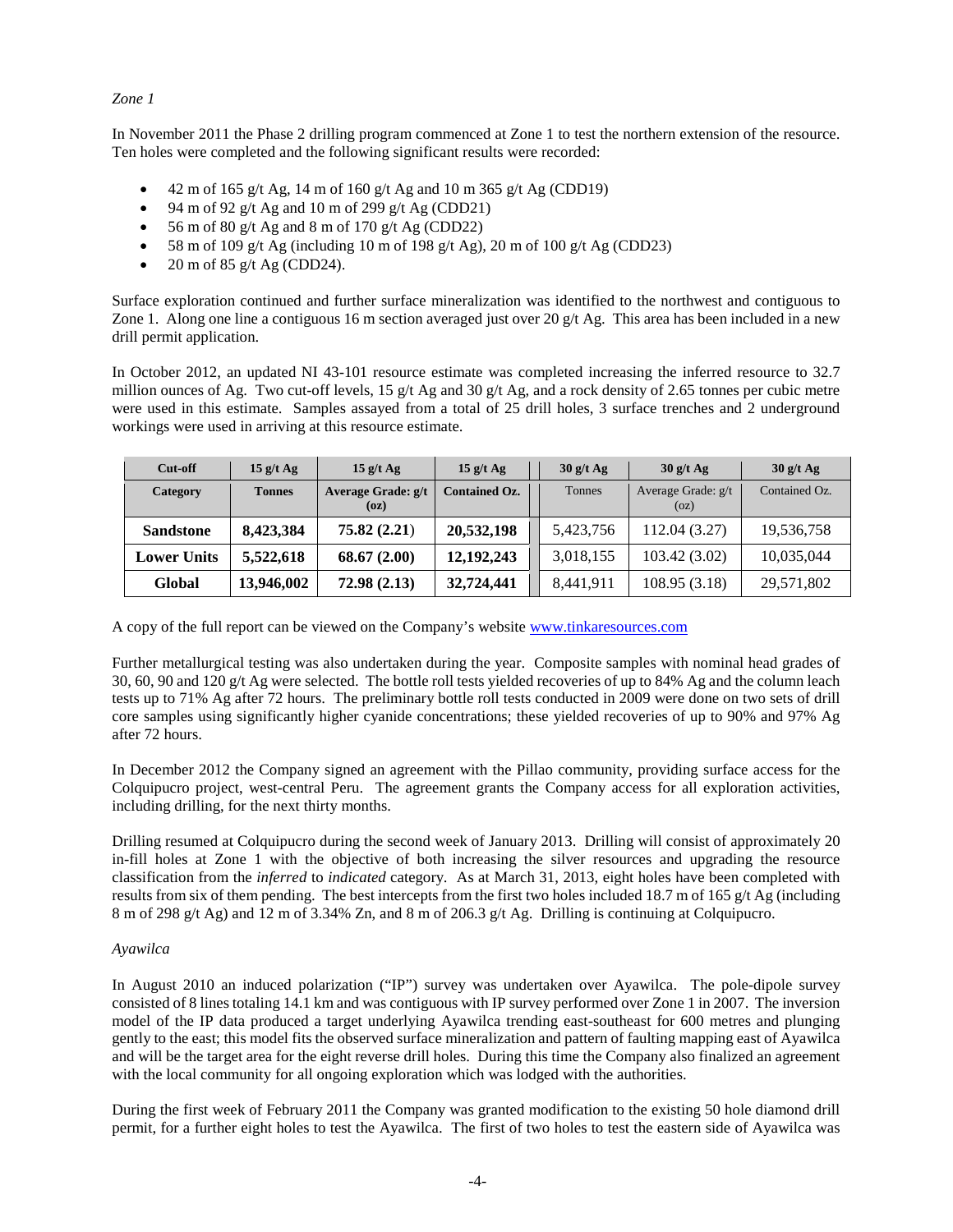collared on May 21, 2011. This hole and the remaining seven of eight holes in the Ayawilca target area have been completed. Core was split and logged on site under the supervision of Tinka geologists and transported to the laboratory in Lima by Company staff. All holes intercepted altered siltstones and fine coarse grained sandstones, randomly crosscut by semi-massive to massive sphalerite veins. In addition, hole DDH53 encountered a wide section of massive and breccia-style pyrite-sphalerite mineralization with minor galena. The mineralization in hole DDH53 remains open at depth. Results from these eight holes include 26 m of 1.72% Zn and 35 g/t Ag, 6 m of 7.3% Zn and 40 g/t Ag, 8 m of 15.9% Zn and 33 g/t Ag, 30 m of 3.49% Zn. While compiling the drill results with the IP anomaly, it was evident that hole DDH53 intersected the southern lobe of this anomaly while the other holes were, for the most part, above or west of it. As a result of these assays, the Company recommenced drilling at Ayawilca and hole DDH52B was completed in February with a best intersection of 18 m of 5.4% Zn including 10 m of 7.1% Zn and 8 g/t Ag.

During February 2012 a second IP survey was undertaken over Ayawilca contiguous with, and to the east of, the previous survey. The pattern of the 3-D inversion anomalies appears to follow the trend of the dominant fault structures (eastwest) mapped on surface. There may be up to three parallel structures separated over about 700 m north-south, and the middle one may be the contiguous extension of the 2010 anomaly spanning a distance of 1,200 m eastwest indicating that the sulphide mineralization may be more than twice the size than was first indicated. Work has commenced on an amendment to the current drill permit to cover the newly identified drill targets.

During April 2012 a further three holes were drilled at Ayawilca within the western most IP anomaly. Significant results included 2m of 5.27% Zn and 11.1 g/t Ag, 6m of 2.77% Zn and 7.9 g/t Ag, 10m of 44.2 g/t Ag, 4m of 4.7% Zn and 16.1 g/t Ag, 6m of 4.05% Zn and 2.4 g/t Ag. These three holes, A12-01 to A12-03, intercepted massive and semi-massive sulphides, consisting of pyrite, sphalerite and lesser galena, chalcopyrite and arsenopyrite hosted by a sedimentary breccia, greywacke and siltstone formation that underlies the sandstones that hosts the silver mineralization at Zone 1. The mineralization is often accompanied by hematite, magnetite and chlorite alteration. As yet, the geometry of the mineralization is not fully understood, so the angles at which the holes intercepted the sulphide bodies can only be conjectured. The mineralization is believed to have been sourced from steeply dipping structures that underlie this sedimentary sequence, thus some of the mineralization may have a steep to near-vertical component; however, the irregular nature of some of it may suggest a replacement style which could trend in any direction.

At the end of July 2012 the Company signed a surface access agreement with the Yanacocha community for Ayawilca. The agreement grants the Company access for all exploration activities including drilling for the next thirty months. This is a positive decision by the community and the Company will work with them, not only in the development of the Ayawilca project, but in the development of sustainable projects and social programs for the community as a whole.

In September 2012 drilling resumed drilling at Ayawilca. In November 2012 results from hole A12-04 were released with a significant result of 20m of 7.1% Zn including 14 m of 9.6% Zn. Drilling continued up to the 2012 Christmas break completing a further 4 holes. Significant results from hole A12-08 were 70m of 4.8% Zn (including 19 m of 9.0% Zn) and 18.5m of 6.6% Zn and from hole A12-09 13.5 m of 4.5% Zn. So far, ten of the twelve holes intercepted either semi-massive or massive sulphides consisting of pyrite, pyrrhotite and sphalerite with lesser galena, chalcopyrite and arsenopyrite. Hole A12-08 contains the best intercepts of zinc mineralization found so far. Several intervals of massive sulphide were intercepted, ranging from a few metres to 10's of metres in thickness, interspersed with zones of semi-massive and disseminated sulphides. The mineralized zones contain hematite and magnetite with siderite (an iron carbonate) and argillic alteration. Surrounding the mineralization is a wide envelope of propylitic alteration dominated by chlorite.

Drilling at Ayawilca resumed during the second week of January 2013 and will continue to test a series of large 3-D inversion, IP anomalies that span a distance of 1,200 metres east-west; the anomalies remain open to the east. The Company has filed an amendment to the existing drill permit for a further 84 drill platforms covering the anomalies identified by geophysics. A third IP survey commenced during January 2013 and a further 9.3 line-km was completed. Subsequent to March 31, 2013, the data from the three surveys was combined and reinterpreted. The Company has now identified a 1.7 km anomalous geophysical strike length at Ayawilca. On March 12, 2013 and April 2, 2013 results of three drill holes were reported on with the best intersections being 12 m of 5.84% Zn (including 4 m of 11.56% Zn) and 16 m of 4.62% Zn (including 8 m of 6.62% Zn). As at the date of this MD&A, a further four holes have been completed with results pending.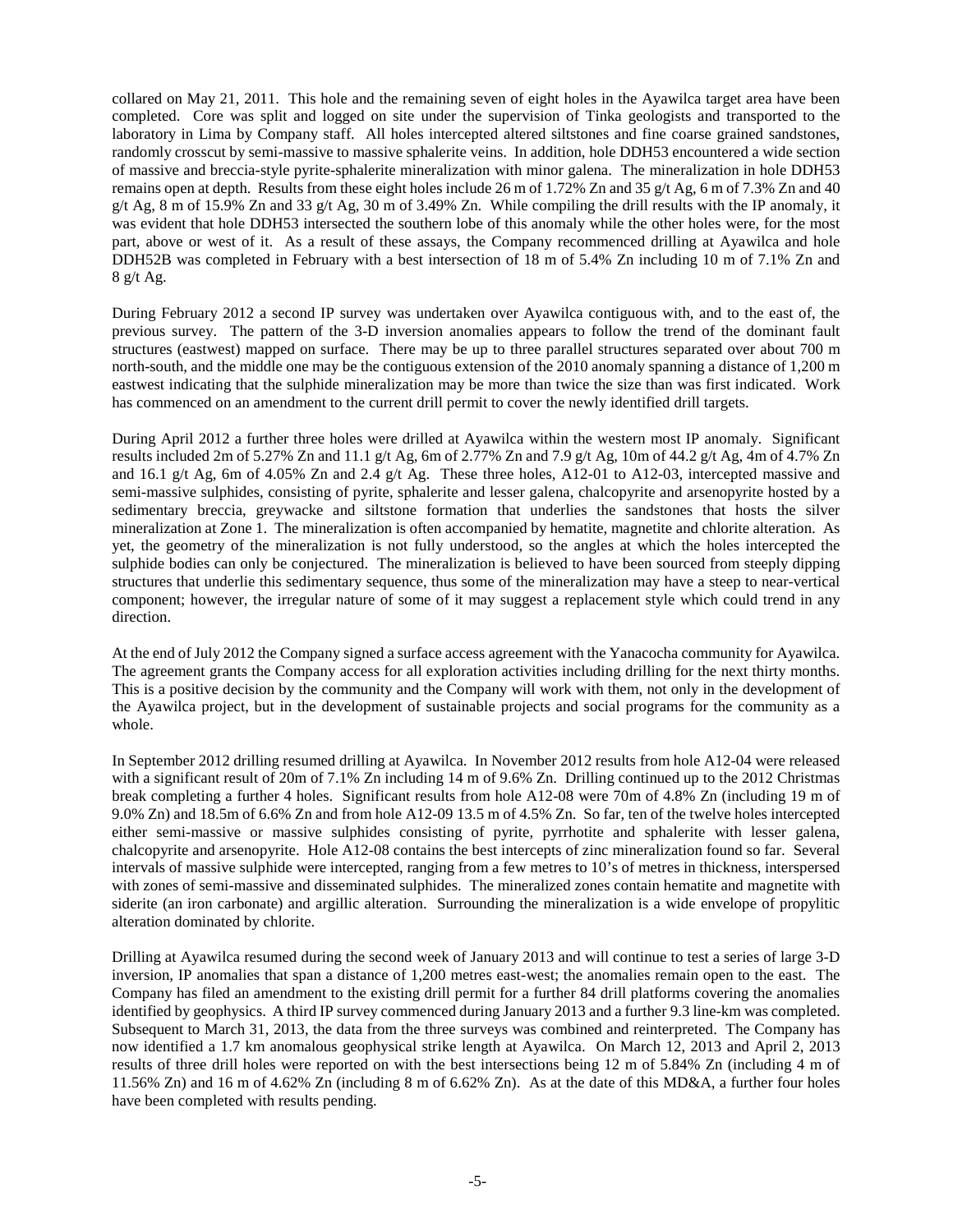# **Selected Financial Data**

The following selected financial information is derived from the unaudited condensed consolidated interim financial statements of the Company.

|                                      | Fiscal 2013                  |                      | <b>Fiscal 2012</b>      |                              |                              |                 | Fiscal 2011                   |                             |
|--------------------------------------|------------------------------|----------------------|-------------------------|------------------------------|------------------------------|-----------------|-------------------------------|-----------------------------|
|                                      | <b>Mar. 31</b><br>2013<br>\$ | Dec. 31<br>2012<br>s | <b>Sept. 30</b><br>2012 | <b>Jun. 30</b><br>2012<br>\$ | <b>Mar. 31</b><br>2012<br>\$ | Dec. 31<br>2011 | <b>Sept. 30</b><br>2011<br>\$ | <b>Jun. 30</b><br>2011<br>5 |
| <b>Operations:</b>                   |                              |                      |                         |                              |                              |                 |                               |                             |
| Revenues                             | Nil                          | Nil                  | Nil                     | Nil                          | Nil                          | Nil             | Nil                           | Nil                         |
| <b>Expenses</b>                      | (1,731,010)                  | (370, 124)           | (749, 811)              | (201, 635)                   | (764, 239)                   | (190, 230)      | (114, 609)                    | (149, 426)                  |
| Other items                          | (5, 478)                     | 11,127               | (25,530)                | (2,440)                      | (749, 850)                   | (11,601)        | 56,201                        | (4,129)                     |
| Net loss and<br>comprehensive loss   | (1,736,488)                  | (358,997)            | (775, 341)              |                              | $(204,075)$ $(1,514,089)$    | (201, 831)      | (58, 408)                     | (153, 555)                  |
| Loss per share<br>-basic and diluted | (0.02)                       | (0.00)               | (0.01)                  | (0.00)                       | (0.03)                       | (0.00)          | (0.01)                        | (0.00)                      |
| Dividends per share                  | Nil                          | Nil                  | Nil                     | Nil                          | Nil                          | Nil             | Nil                           | Nil                         |
| <b>Balance Sheet:</b>                |                              |                      |                         |                              |                              |                 |                               |                             |
| Working capital                      | 1,401,908                    | 2,730,618            | 2,135,148               | 2,510,010                    | 2,583,925                    | 3,310,081       | 4,504,167                     | 2,437,514                   |
| Total assets                         | 9,742,690                    | 9,624,123            | 7,794,594               | 7,711,916                    | 7,200,421                    | 7,593,105       | 7,732,414                     | 5,212,094                   |
| Total long-term liabilities          | Nil                          | Nil                  | Nil                     | Nil                          | Nil                          | Nil             | Nil                           | Nil                         |

# **Results of Operations**

During the six months ended March 31, 2013 (the "2013 period") the Company reported a net loss of \$2,095,485  $($ \$0.03 per share), compared to a net loss of \$1,715,920 (\$0.03 per share) for the six months ended March 31, 2012 (the "2012 period"), an increase in loss of \$379,565.

General and administrative expenses increased by \$1,146,665 from \$954,469 during the 2012 period to \$2,101,134 during the 2013 period. Specific expenses of note are as follows:

- during the 2013 period the Company was billed \$20,600 (2012 \$16,700) for accounting and administration services provided by Chase Management Ltd. ("Chase") a private company owned by a director of the Company. The increase in the 2013 period was due to general services provided for the Company's recent private placement financing and a general increase in services. In addition, the Company was billed \$2,400 (2012 - \$2,400) by Chase for office space provided;
- management fees of \$60,000 during the 2013 period (2012 \$48,000) were billed by the Company's President in his capacity as such. Effective October 1, 2012 the President's remuneration was increased from \$8,000 per month to \$10,000 per month;
- a total of \$162,526 increase in general exploration costs, office costs, office rent, salaries, wages and benefits, and travel costs from \$176,091 for the 2012 period to \$338,617 for the 2013 period. The increase was mainly due to increased levels of activities in Peru;
- share-based compensation of \$1,372,338 (2012 \$562,558) was recorded during the 2013 period relating to the granting of share options. The Company also recorded share-based compensation of \$39,583 (2012 - \$nil) on the vesting of stock options which were previously granted;
- during the 2013 period the Company incurred \$43,426 (2012 \$13,747) for consulting expenses, of which \$24,200 (2012 - \$9,000) was billed by private companies owned by certain directors of the Company, \$9,026 (2012 - \$nil) was reimbursed to a public company with certain common directors for shared office and other costs and \$10,200 (2012 - \$4,747) was billed by various parties for consulting services;
- during the 2013 period the Company was billed a total of \$38,500 (2012 \$26,000) for investor relations costs. See also "Investor Relations Activities";
- legal cost increased by \$28,001 from \$17,906 during the 2012 period to \$45,907 during the 2013 period. The increase was mainly due to legal advice on general corporate matters and agreements with local communities for ongoing exploration activities in Peru;
- corporate development expenses increased by \$31,899 from \$23,688 during the 2012 period to \$55,587 during the 2013 period. During the 2013 period the Company participated in more corporate development programs than during the 2012 period; and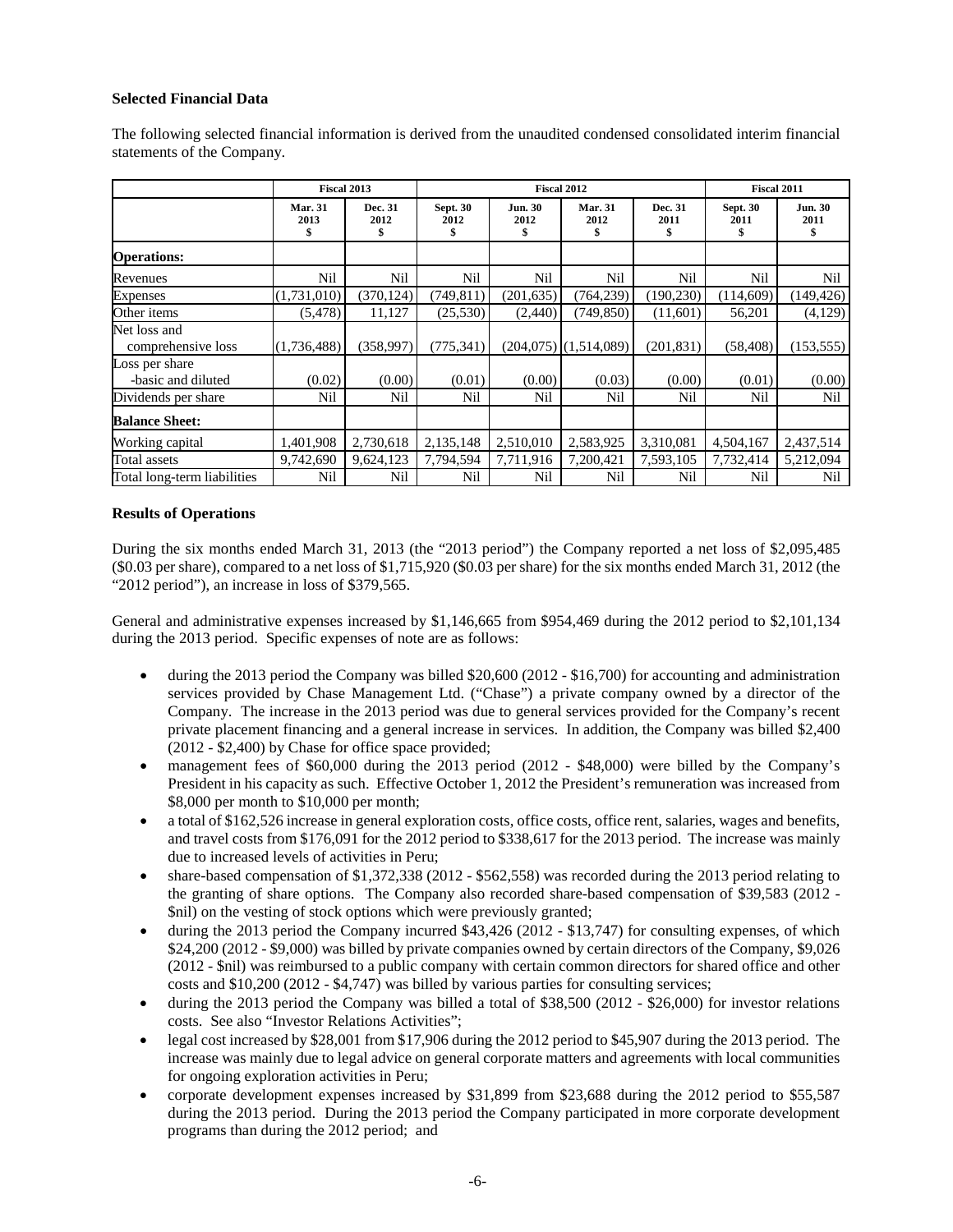• audit fees increased by \$11,955 from \$31,956 during the 2012 period to \$43,911 during the 2013 period, reflecting the increase in scope in the audit process.

During the 2013 period the Company capitalized \$2,579,459 (2012 - \$2,014,316) for mineral property interests exploration expenditures and acquisition costs, comprising \$2,290,303 (2012 - \$1,320,047) on the Colquipucro Project, \$nil (2012 - \$474,120) on the Tibillos Project and \$289,156 (2012 - \$220,149) for IVA tax in Peru. During the 2012 period the Company terminated its option agreement on the Tibillos Project and recorded an impairment charge of \$733,903. No impairment charges were considered necessary during the 2013 period. See also "Exploration Projects".

During the 2013 period the Company completed a private placement financing of 3,000,000 units at \$0.75 per unit for gross proceeds of \$2,250,000. In addition the Company received \$452,690 (2012 - \$544,078) from the exercise of share options and warrants. The Company did not conduct any financings during the 2012 period.

# **Financial Condition / Capital Resources**

As at March 31, 2013 the Company had cash of \$1,567,106 and working capital in the amount of \$1,401,908. The Company's ability to continue as a going concern is dependent upon the ability of the Company to obtain the necessary financing to develop properties and to establish future profitable production. To date the Company has not earned significant revenues and is considered to be in the exploration stage. The Company's operations are funded from equity financings which are dependent upon many external factors and may be difficult to impossible to secure or raise when required. Management considers that the Company will require additional equity financing to maintain its core operations and planned exploration programs on its existing mineral resource interests for the next twelve months. In addition, the Company recognizes that exploration expenditures may change with ongoing results. While the Company has been successful in securing financings in the past, there can be no assurance that it will be able to do so in the future.

During May 2013 the Company completed a private placement financing of 3,030,265 units at \$0.85 per unit for gross proceeds of \$2,575,725. In addition, subsequent to March 31, 2013 the Company received a total of \$6,210 on the exercise of share options.

# **Off-Balance Sheet Arrangements**

The Company has no off-balance sheet arrangements.

## **Proposed Transactions**

The Company has no proposed transactions.

## **Critical Accounting Estimates**

The preparation of financial statements in conformity with IFRS requires management to make estimates and assumptions that affect the reported amounts of assets and liabilities and disclosure of contingent assets and liabilities at the date of the financial statements, and the reported amounts of revenues and expenditures during the reporting period. Examples of significant estimates made by management include estimating the fair values of financial instruments, valuation allowances for deferred income tax assets and assumptions used for share-based compensation. Actual results may differ from those estimates.

A detailed summary of all the Company's significant accounting policies is included in Note 3 to the September 30, 2012 annual consolidated financial statements.

## **Changes in Accounting Policies**

There are no changes in accounting policies.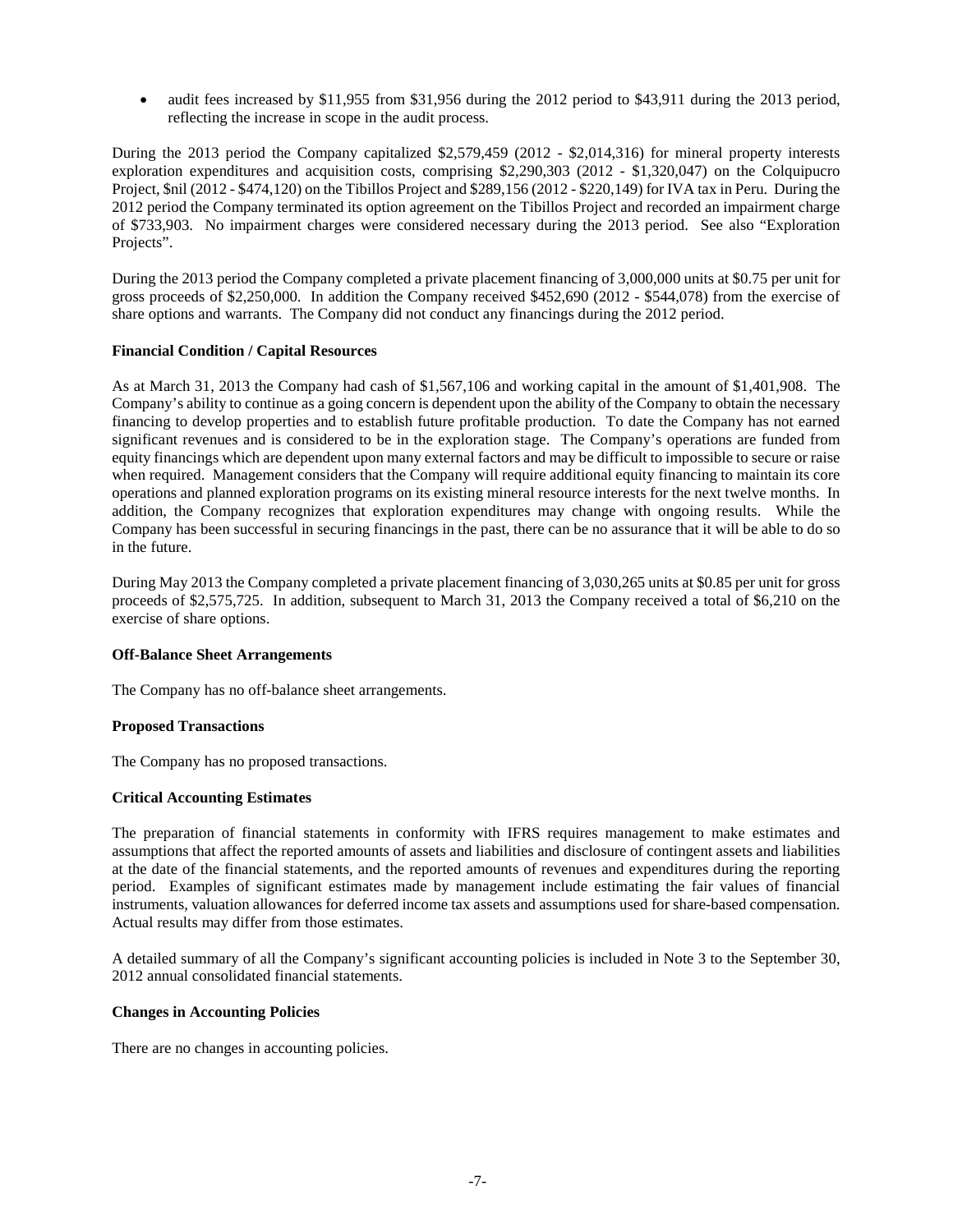## **Transactions with Related Parties**

A number of key management personnel, or their related parties, hold positions in other entities that result in them having control or significant influence over the financial or operating policies of those entities. Certain of these entities transacted with the Company during the reporting period.

## (a) *Transactions with Key Management Personnel*

During the six months ended March 31, 2013 and 2012 the following amounts were incurred with respect to the Company's Chief Executive Officer and Chief Financial Officer ("CFO"):

|                          | 2013<br>\$ | 2012<br>\$ |
|--------------------------|------------|------------|
| Management fees          | 60,000     | 48,000     |
| Professional fees        | 6,000      | 3,000      |
| Share-based compensation | 478,388    | 249,274    |
|                          | 544,388    | 300,274    |

As at March 31, 2013, \$3,000 (2012 - \$500) remained unpaid and has been included in accounts payable and accrued liabilities.

# (b) *Transactions with Other Related Parties*

During the six months ended March 31, 2013 and 2012 the following amounts were incurred with respect to other officers and directors:

|                          | 2013    | 2012<br>\$ |
|--------------------------|---------|------------|
| Professional fees        | 36,000  | 6,000      |
| Share-based compensation | 589,388 | 205,923    |
|                          | 625,388 | 211,923    |

The Company has expensed \$18,200 (2012 - \$6,000) professional fees to operations and capitalized \$17,800 (2012 - \$nil) professional fees to exploration and evaluation assets.

In addition, during the six months ended March 31, 2013 the Company incurred a total of \$23,000 (2012 - \$19,100) with Chase Management Ltd. ("Chase"), a private corporation owned by the CFO of the Company, for accounting and administrative services provided by Chase personnel, excluding the CFO, and for rent.

As at March 31, 2013, \$27,700 (2012 - \$12,797) remained unpaid and has been included in accounts payable and accrued liabilities.

(c) During the six months ended March 31, 2013 the Company reimbursed \$9,026 (2012 - \$nil) to a public company with certain common directors for shared office and other costs.

As at March 31, 2013, \$2,270 (2012 - \$nil) remained unpaid and has been included in accounts payable and accrued liabilities.

## **Risks and Uncertainties**

The Company competes with other mining companies, some of which have greater financial resources and technical facilities, for the acquisition of mineral concessions, claims and other interests, as well as for the recruitment and retention of qualified employees.

The Company is in compliance with all material regulations applicable to its exploration activities. Existing and possible future environmental legislation, regulations and actions could cause additional expense, capital expenditures, restrictions and delays in the activities of the Company, the extent of which cannot be predicted. Before production can commence on any properties, the Company must obtain regulatory and environmental approvals.